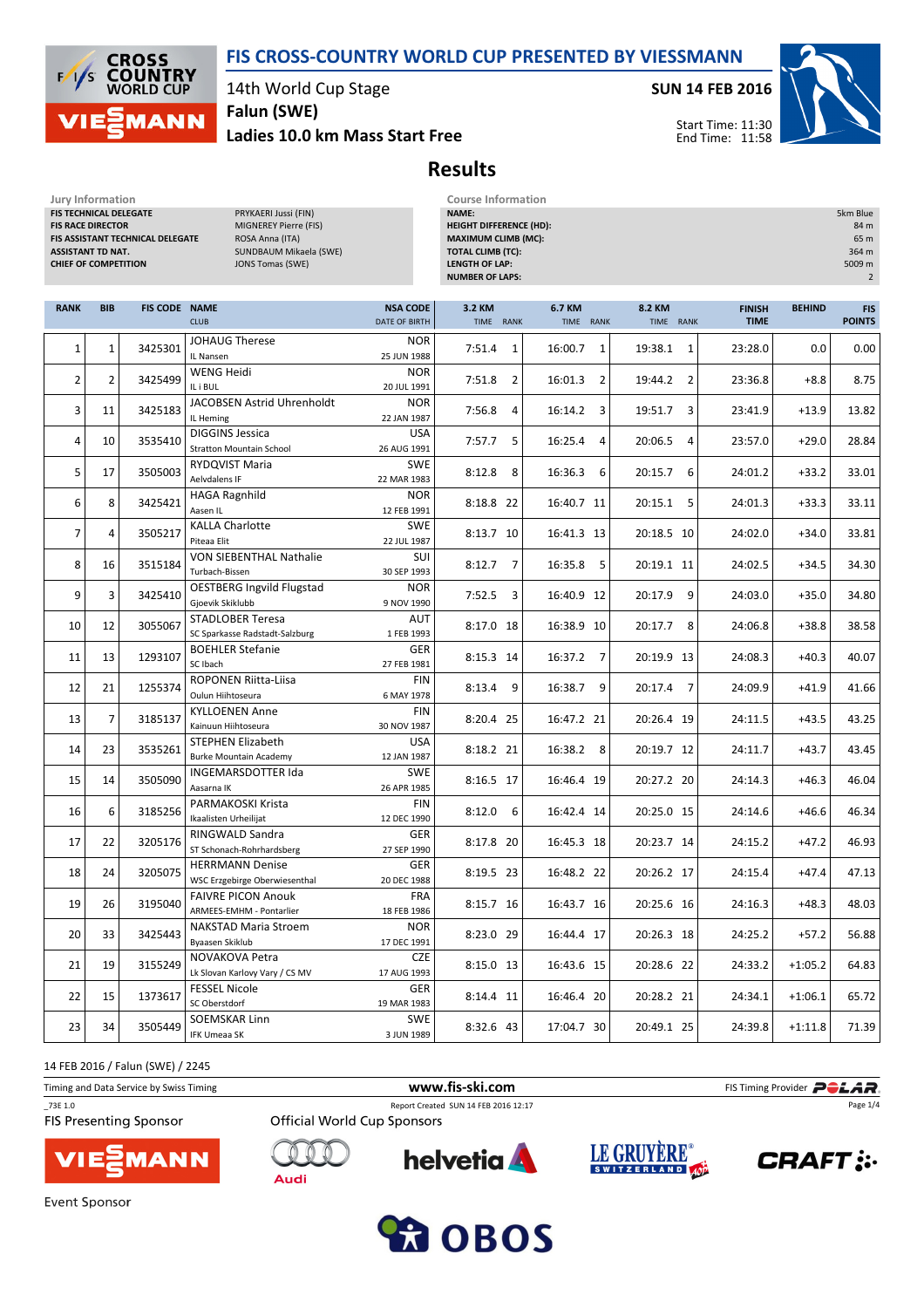## FIS CROSS-COUNTRY WORLD CUP PRESENTED BY VIESSMANN



14th World Cup Stage

Ladies 10.0 km Mass Start Free Falun (SWE)

SUN 14 FEB 2016



Start Time: 11:30 End Time: 11:58

# Results

| <b>RANK</b> | <b>BIB</b> | <b>FIS CODE NAME</b> | <b>CLUB</b>                                                | <b>NSA CODE</b><br>DATE OF BIRTH        | 3.2 KM<br>TIME RANK | 6.7 KM<br>TIME RANK | 8.2 KM<br>TIME RANK | <b>FINISH</b><br><b>TIME</b> | <b>BEHIND</b> | <b>FIS</b><br><b>POINTS</b> |
|-------------|------------|----------------------|------------------------------------------------------------|-----------------------------------------|---------------------|---------------------|---------------------|------------------------------|---------------|-----------------------------|
| 24          | 20         | 3505183              | <b>HAAG Anna</b><br>IFK Mora SK                            | <b>SWE</b><br>1 JUN 1986                | 8:30.4 39           | 17:06.1 33          | 20:50.3 26          | 24:41.1                      | $+1:13.1$     | 72.68                       |
| 25          | 32         | 3535385              | <b>PATTERSON Caitlin</b><br>Craftsbury Nordic Ski Club     | <b>USA</b><br>30 JAN 1990               | 8:17.6 19           | 16:52.2 24          | 20:44.9 24          | 24:42.6                      | $+1:14.6$     | 74.18                       |
| 26          | 56         | 3505445              | OEBERG Jennie<br>Piteaa Elit SK                            | <b>SWE</b><br>4 NOV 1989                | 8:34.8 46           | 17:11.2 37          | 20:55.9 34          | 24:45.6                      | $+1:17.6$     | 77.16                       |
| 27          | 45         | 3485656              | <b>VEDENINA Daria</b>                                      | <b>RUS</b><br>26 JAN 1991               | 8:25.8 32           | 17:05.6 32          | 20:54.2 32          | 24:46.7                      | $+1:18.7$     | 78.25                       |
| 28          | 9          | 3185114              | <b>MONONEN Laura</b>                                       | <b>FIN</b>                              | 8:14.4 12           | 16:51.4 23          | 20:37.9 23          | 24:48.5                      | $+1:20.5$     | 80.04                       |
| 29          | 30         | 3205124              | Hameenlinnan Hiihtoseura<br><b>SIEGEL Monique</b>          | 5 OCT 1984<br><b>GER</b>                | 8:27.2 33           | 17:08.7 35          | 20:56.2 35          | 24:49.1                      | $+1:21.1$     | 80.64                       |
| 30          | 52         | 3565053              | WSC Erzgebirge Oberwiesenthal<br><b>EINFALT Lea</b>        | 1 JAN 1989<br><b>SLO</b>                | 8:29.6 36           | 17:02.7 28          | 20:53.6 30          | 24:49.3                      | $+1:21.3$     | 80.84                       |
| 31          | 5          | 3185168              | <b>TSK Triglav Kranj</b><br><b>NISKANEN Kerttu</b>         | 19 MAY 1994<br><b>FIN</b>               | 8:19.9 24           | 17:03.4 29          | 20:52.2 28          | 24:49.7                      | $+1:21.7$     | 81.24                       |
| 32          | 54         | 3295144              | Vieremän Koitto<br><b>DEBERTOLIS Ilaria</b>                | 13 JUN 1988<br>ITA                      | 8:30.2 38           | 16:59.2 27          | 20:51.8 27          | 24:49.9                      | $+1:21.9$     | 81.43                       |
| 33          | 42         | 1274580              | G.S. FIAMME ORO MOENA<br><b>ISHIDA Masako</b>              | 17 SEP 1989<br>JPN                      | 8:31.0 40           | 17:09.9 36          | 20:57.0 36          | 24:50.1                      | $+1:22.1$     | 81.63                       |
|             |            |                      | JR Hokkaido Ski Team<br>STUERZ Giulia                      | 5 NOV 1980<br>ITA                       |                     |                     |                     |                              |               |                             |
| 34          | 29         | 3295237              | G.S. FIAMME ORO MOENA                                      | 20 JUN 1993                             | 8:20.8 26           | 16:58.6 26          | 20:52.8 29          | 24:50.3                      | $+1:22.3$     | 81.83                       |
| 35          | 36         | 3485717              | SOBOLEVA Elena                                             | <b>RUS</b><br>8 JAN 1992                | 8:15.5 15           | 16:57.5 25          | 20:53.7 31          | 24:53.0                      | $+1:25.0$     | 84.52                       |
| 36          | 35         | 3485759              | ZHUKOVA Natalia                                            | <b>RUS</b><br>19 JUL 1992               | 8:25.2 31           | 17:05.1 31          | 20:55.2 33          | 24:58.6                      | $+1:30.6$     | 90.09                       |
| 37          | 18         | 3505754              | <b>NILSSON Stina</b><br>IFK Mora SK                        | <b>SWE</b><br>24 JUN 1993               | 8:24.2 30           | 17:25.8 49          | 21:15.9 46          | 25:02.1                      | $+1:34.1$     | 93.57                       |
| 38          | 58         | 3505800              | DAHLQVIST Maja<br>Fauln-Borlaenge SK                       | <b>SWE</b><br>15 APR 1994               | 8:35.1 47           | 17:20.8 43          | 21:07.4 38          | 25:02.9                      | $+1:34.9$     | 94.36                       |
| 39          | 43         | 3105095              | NISHIKAWA Emily<br>Whitehorse Cross Country Ski Club       | CAN<br>26 JUL 1989                      | 8:36.8 50           | 17:18.4 42          | 21:06.8 37          | 25:03.1                      | $+1:35.1$     | 94.56                       |
| 40          | 25         | 3425397              | <b>HARSEM Kathrine Rolsted</b><br>IL Varden Meraaker       | <b>NOR</b><br>7 FEB 1989                | 8:22.3 27           | 17:11.6 38          | 21:11.4 43          | 25:05.7                      | $+1:37.7$     | 97.14                       |
| 41          | 48         | 3505588              | <b>MOHLIN Elin</b><br>Aasarna IK                           | <b>SWE</b><br>20 MAR 1991               | 8:31.9 42           | 17:22.2 44          | 21:09.2 40          | 25:06.1                      | $+1:38.1$     | 97.54                       |
| 42          | 55         | 3505591              | <b>NORDSTROEM Maria</b><br>Ulricehamns IF                  | <b>SWE</b><br>10 MAY 1991               | 8:34.0 44           | 17:24.8 48          | 21:14.5 45          | 25:06.3                      | $+1:38.3$     | 97.74                       |
| 43          | 41         | 3485342              | DOTSENKO Anastasia                                         | <b>RUS</b><br>14 OCT 1986               | 8:29.8 37           | 17:17.6 40          | 21:10.1 41          | 25:06.6                      | $+1:38.6$     | 98.04                       |
| 44          | 31         | 3055085              | <b>SCHWARZ Nathalie</b><br>SU Raika Zwettl-Oberoesterreich | AUT<br>29 JUL 1993                      | 8:35.2 48           | 17:22.9 45          | 21:08.7 39          | 25:07.6                      | $+1:39.6$     | 99.03                       |
| 45          | 37         | 3505675              | SETTLIN Evelina                                            | SWE                                     | 8:22.8 28           | 17:07.3 34          | 21:12.4 44          | 25:12.2                      | $+1:44.2$     | 103.61                      |
| 46          | 51         | 3485510              | Hudiksvalls If<br><b>KALSINA Polina</b>                    | 5 JUN 1992<br><b>RUS</b><br>20 MAR 1989 | 8:31.1 41           | 17:14.6 39          | 21:10.4 42          | 25:14.9                      | $+1:46.9$     | 106.29                      |
| 47          | 39         | 3665105              | TIKHONOVA Yulia                                            | <b>BLR</b>                              | 8:35.7 49           | 17:24.2 47          | 21:16.5 47          | 25:24.4                      | $+1:56.4$     | 115.74                      |
| 48          | 50         | 3535316              | <b>BRENNAN Rosie</b>                                       | 8 APR 1986<br>USA                       | 8:28.7 35           | 17:18.1 41          | 21:17.9 48          | 25:33.4                      | $+2:05.4$     | 124.69                      |
|             |            |                      | APU Nordic Ski Center<br><b>SCARDONI Lucia</b>             | 2 DEC 1988<br>ITA                       |                     |                     |                     |                              |               |                             |
| 49          | 27         | 3295157              | GRUPPO SCIATORI FIAMME GIALLE                              | 22 MAR 1991                             | 8:28.6 34           | 17:23.4 46          | 21:21.4 49          | 25:34.3                      | $+2:06.3$     | 125.58                      |

14 FEB 2016 / Falun (SWE) / 2245

| Timing and Data Service by Swiss Timing |                                    | www.fis-ski.com                      |             | FIS Timing Provider <b>PCLAR</b> |
|-----------------------------------------|------------------------------------|--------------------------------------|-------------|----------------------------------|
| 73E 1.0                                 |                                    | Report Created SUN 14 FEB 2016 12:17 |             | Page 2/4                         |
| <b>FIS Presenting Sponsor</b>           | <b>Official World Cup Sponsors</b> |                                      |             |                                  |
| <b>VIESMANN</b>                         | Audi                               | <b>helvetia</b>                      | LE GRUYERE® | <b>CRAFT:</b>                    |



**Event Sponsor**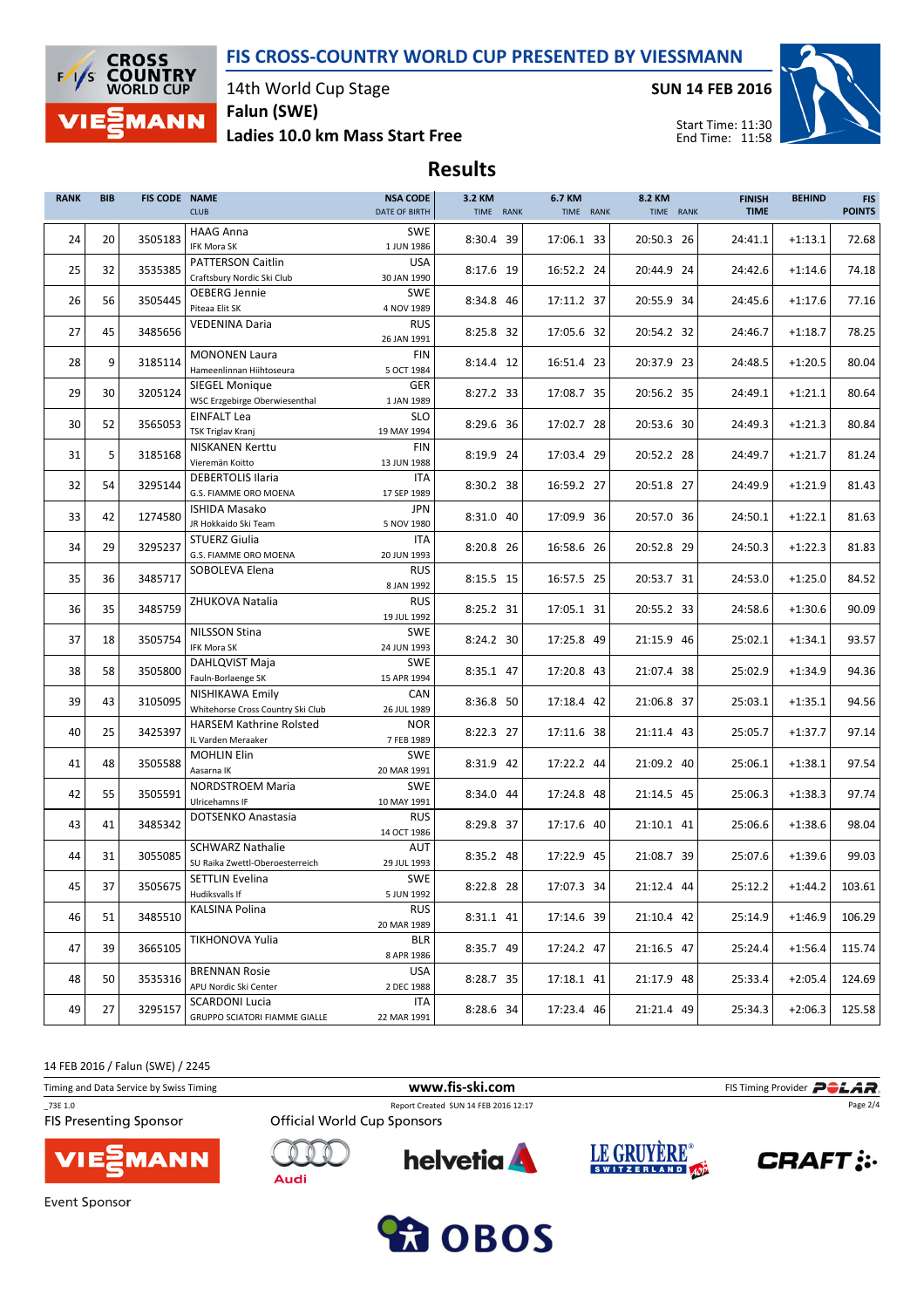### FIS CROSS-COUNTRY WORLD CUP PRESENTED BY VIESSMANN



14th World Cup Stage

Ladies 10.0 km Mass Start Free Falun (SWE)

SUN 14 FEB 2016



Start Time: 11:30 End Time: 11:58

# Results

| <b>RANK</b> | <b>BIB</b> | <b>FIS CODE NAME</b> | <b>CLUB</b>                                           | <b>NSA CODE</b><br>DATE OF BIRTH | 3.2 KM<br>TIME RANK | 6.7 KM<br>TIME RANK | 8.2 KM<br>TIME RANK | <b>FINISH</b><br><b>TIME</b> | <b>BEHIND</b> | <b>FIS</b><br><b>POINTS</b> |
|-------------|------------|----------------------|-------------------------------------------------------|----------------------------------|---------------------|---------------------|---------------------|------------------------------|---------------|-----------------------------|
| 50          | 60         | 3505809              | SUNDLING Jonna<br>Ifk Umeaa                           | <b>SWE</b><br>28 DEC 1994        | 8:50.8 58           | 17:44.4 52          | 21:36.2 50          | 25:37.3                      | $+2:09.3$     | 128.57                      |
| 51          | 28         | 3195010              | <b>THOMAS HUGUE Coraline</b><br>ARMEES-EMHM - Crevoux | <b>FRA</b><br>11 MAR 1984        | 8:48.2 54           | 17:37.6 50          | 21:37.5 51          | 25:44.3                      | $+2:16.3$     | 135.53                      |
| 52          | 57         | 1319976              | KOLOMINA Yelena<br>Zska                               | KAZ<br>24 JAN 1981               | 8:47.5 53           | 17:39.2 51          | 21:38.5 52          | 25:46.9                      | $+2:18.9$     | 138.11                      |
| 53          | 46         | 3486010              | NEPRYAEVA Natalia                                     | <b>RUS</b><br>6 SEP 1995         | 8:47.1 52           | 17:47.3 53          | 21:50.2 53          | 25:48.0                      | $+2:20.0$     | 139.20                      |
| 54          | 61         | 3485221              | SHAPOVALOVA Evgenia<br>Uralets                        | <b>RUS</b><br>15 JUN 1986        | 8:50.8 57           | 17:50.2 54          | 21:54.7 55          | 26:00.7                      | $+2:32.7$     | 151.83                      |
| 55          | 70         | 3435040              | <b>GALEWICZ Martyna</b><br><b>AZS AWF Katowice</b>    | POL<br>29 JAN 1989               | 8:51.6 59           | 17:51.3 55          | 21:53.5 54          | 26:03.7                      | $+2:35.7$     | 154.82                      |
| 56          | 40         | 3565062              | LAMPIC Anamarija<br><b>TSK Triglav Kranj</b>          | <b>SLO</b><br>17 JUN 1995        | 8:49.9 56           | 18:08.3 60          | 22:08.4 60          | 26:06.6                      | $+2:38.6$     | 157.70                      |
| 57          | 47         | 3505405              | <b>FALK Hanna</b><br>Ulricehamns IF                   | <b>SWE</b><br>5 JUL 1989         | 8:34.5 45           | 18:00.6 57          | 22:04.9 56          | 26:13.0                      | $+2:45.0$     | 164.06                      |
| 58          | 44         | 3505434              | <b>WIKEN Emma</b><br>Aasarna IK                       | <b>SWE</b><br>1 MAY 1989         | 8:39.8 51           | 17:56.1 56          | 22:05.6 58          | 26:21.4                      | $+2:53.4$     | 172.41                      |
| 59          | 69         | 3505649              | <b>DAHL Lisa</b><br>Offerdals SK                      | <b>SWE</b><br>29 JAN 1992        | 8:54.2 61           | 18:11.0 63          | 22:11.0 63          | 26:25.1                      | $+2:57.1$     | 176.09                      |
| 60          | 67         | 3505880              | <b>BAANGMAN Hedda</b><br>Offerdals Sk                 | <b>SWE</b><br>28 APR 1995        | 8:54.8 62           | 18:10.1 62          | 22:10.0 61          | 26:25.6                      | $+2:57.6$     | 176.59                      |
| 61          | 66         | 3705003              | PROCHAZKOVA Alena<br>LK Slavia UMB Banska Bystrica    | <b>SVK</b><br>9 AUG 1984         | 8:48.7 55           | 18:09.0 61          | 22:05.9 59          | 26:28.1                      | $+3:00.1$     | 179.08                      |
| 62          | 38         | 3305134              | KOBAYASHI Yuki<br>Gifu Hino Motors Ski Club           | <b>JPN</b><br>1 NOV 1987         | 9:02.5 68           | 18:05.9 58          | 22:05.2 57          | 26:31.2                      | $+3:03.2$     | 182.16                      |
| 63          | 62         | 3225019              | <b>TAYLOR Annika</b><br>Sugal Bowl Elite Team         | <b>GBR</b><br>4 JUN 1993         | 9:04.0 69           | 18:22.3 67          | 22:24.7 65          | 26:32.9                      | $+3:04.9$     | 183.85                      |
| 64          | 49         | 3305021              | <b>ISHIGAKI Sumiko</b><br>Akita Zerox                 | <b>JPN</b><br>5 FEB 1985         | 8:54.8 63           | 18:07.2 59          | 22:10.2 62          | 26:35.2                      | $+3:07.2$     | 186.14                      |
| 65          | 64         | 3385016              | <b>MALEC Vedrana</b><br>SK Sljeme                     | CRO<br>24 MAR 1990               | 8:56.1 65           | 18:13.1 64          | 22:22.8 64          | 26:38.5                      | $+3:10.5$     | 189.42                      |
| 66          | 53         | 3305024              | <b>OBAYASHI Chisa</b><br>Madshus Japan                | <b>JPN</b><br>27 DEC 1984        | 9:00.3 67           | 18:20.7 65          | 22:26.9 66          | 26:43.6                      | $+3:15.6$     | 194.49                      |
| 67          | 73         | 3535124              | SARGENT Ida<br>Craftsbury Nordic Ski Club             | <b>USA</b><br>25 JAN 1988        | 8:52.9 60           | 18:20.7 66          | 22:33.3 67          | 26:54.3                      | $+3:26.3$     | 205.13                      |
| 68          | 71         | 3435037              | <b>MARCISZ Marcela</b><br>MKS Halicz Ustrzyki Dolne   | POL<br>6 NOV 1987                | 8:55.9 64           | 18:39.9 69          | 22:51.0 68          | 27:09.3                      | $+3:41.3$     | 220.04                      |
| 69          | 63         | 3105105              | <b>DUPONT Andrea</b><br><b>Rocky Montain Racers</b>   | CAN<br>9 AUG 1980                | 9:05.9 70           | 18:46.6 70          | 23:00.6 70          | 27:14.5                      | $+3:46.5$     | 225.21                      |
| 70          | 68         | 3505874              | <b>VINSA Lisa</b><br>Piteaa Elit SK                   | <b>SWE</b><br>12 JUN 1995        | 8:59.9 66           | 18:39.1 68          | 22:55.5 69          | 27:22.6                      | $+3:54.6$     | 233.27                      |
| 71          | 65         | 3485794              | KOVALEVA Polina                                       | <b>RUS</b><br>2 JUL 1993         | 9:18.8 71           | 18:56.5 71          | 23:16.0 71          | 27:36.2                      | $+4:08.2$     | 246.79                      |
| 72          | 59         | 1258769              | LEE Chae-won<br>High 1 Resort                         | <b>KOR</b><br>7 APR 1981         | 9:21.4 72           | 19:12.4 72          | 23:23.6 72          | 27:49.3                      | $+4:21.3$     | 259.82                      |

#### Did Not Start

72 BENDER Jennie 3535381 Bridger Ski Foundation

USA 12 JAN 1988

14 FEB 2016 / Falun (SWE) / 2245

| Timing and Data Service by Swiss Timing | www.fis-ski.com                      | FIS Timing Provider <b>POLAR</b> |
|-----------------------------------------|--------------------------------------|----------------------------------|
| 73E 1.0                                 | Report Created SUN 14 FEB 2016 12:17 | Page 3/4                         |
| <b>FIS Presenting Sponsor</b>           | <b>Official World Cup Sponsors</b>   |                                  |
| <b>VIESMANN</b>                         | <b>helvetia</b><br>Audi              | LE GRUYÈRE®<br><b>CRAFT:</b>     |